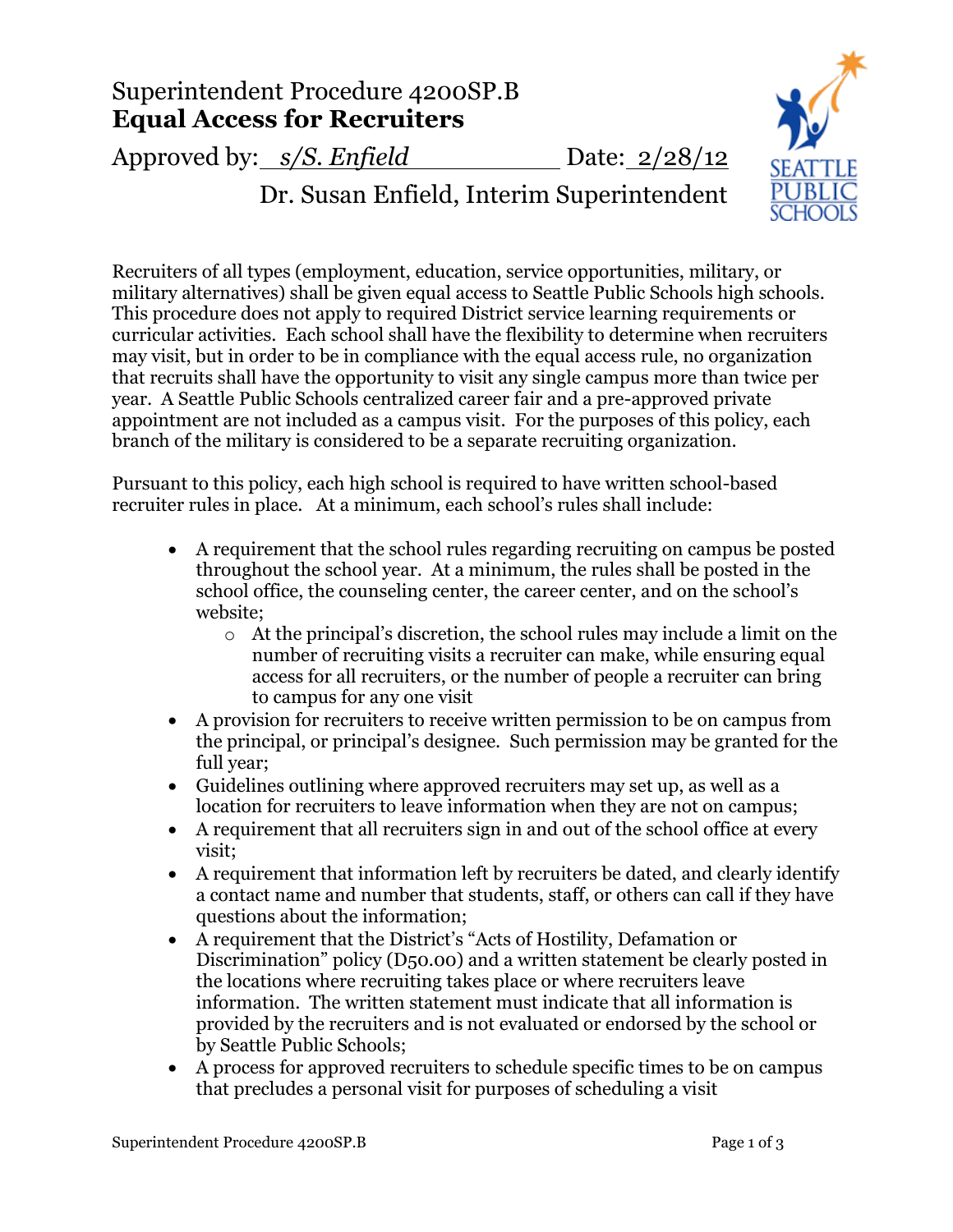(appointments must be made by email or phone to prevent unofficial recruitment visits);

- A requirement that the principal, or the principal's designee ("recruitment scheduler"), keep a monthly calendar of upcoming recruiter visits. All appointments must be made only through this designee, for purposes of proper tracking. At a minimum, such calendar shall be posted in the school office, the counseling center, the career center, and on the school's website;
- A requirement that all recruiters clearly identify the organization that they are recruiting for;
- A requirement that all recruiters for the military be in uniform;
- A rule that no recruiting is to happen in any classroom during any class period, or during any assembly. For the purposes of this policy, it is not considered to be "recruiting" if, in conjunction with the stated curriculum, a person is invited into a classroom to talk about his or her experiences. Staff should ensure that the School Board's "Controversial Issues" policy (2331) is complied with when speakers are invited;
- A rule that no private appointments be held on campus, except that a private appointment may be held if it is pre-arranged through a staff member and the student consents to the meeting;
- A rule that no private appointments be held during a time when the student is scheduled to be attending class;
- A rule that the school's recruitment scheduler keep an auditable log of recruitment visits; and
- A provision that permits organizations that counsel alternatives to the military (*see* Policy 4200) to be on campus at the same time, and in the same location, as military recruiters.

Recruiters of all types are cautioned to remember that the primary goal of the Seattle high schools is to educate the students who are enrolled in that school. Recruiting activities that interfere with the traditional activities of a given school day are not permitted. Recruiters who harass students or staff, provide misleading or untrue information, or who do not comply with applicable state and federal laws, or other school or District rules may have their organization's permission to recruit on campus revoked for the remainder of the semester, or for the semester following the infraction, if the infraction occurs after the fifteenth week of the semester.

Seattle high school principals are reminded that pursuant to both RCW 28A.230.180 and the No Child Left Behind Act of 2001 (Public Law 107-110, Section 9528) schools must provide military recruiters with the same access to secondary school students as they generally provide to postsecondary institutions or prospective employers. For example, if a school has a policy of allowing postsecondary institutions or prospective employers to come on school property to provide information to students about educational or professional opportunities, it must afford the same access to military recruiters. Equal access, however, does not require more access.

Seattle Public Schools shall establish and maintain a website that collects recruitment policies and procedures, makes available forms and materials that may be useful to career counselors, parents, and students (including the opt-out form for not allowing information to be provided to the military), lists individual school recruitment polices